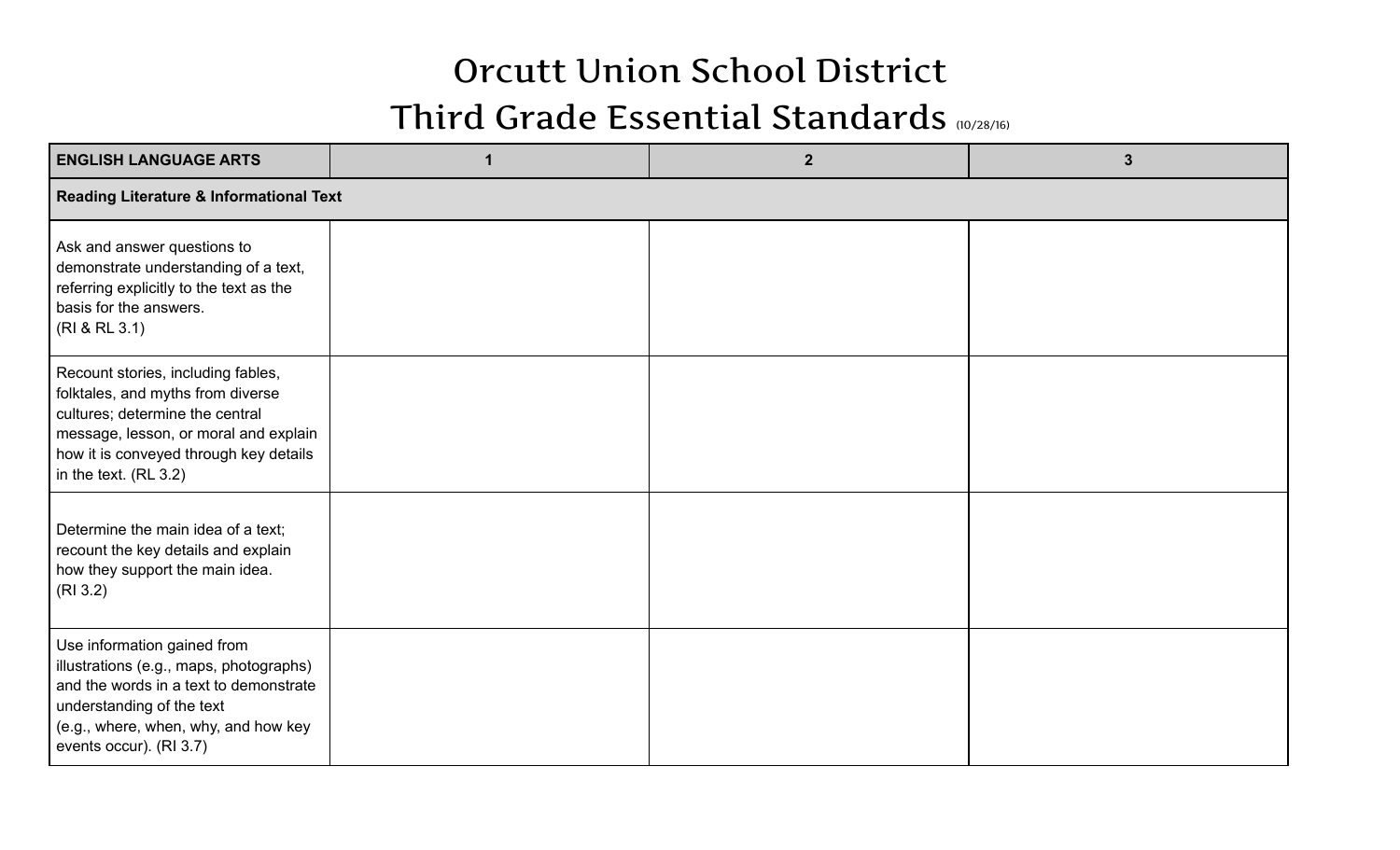| <b>Foundational Skills</b>                                                                                                                                                                  |             |             |                |  |  |
|---------------------------------------------------------------------------------------------------------------------------------------------------------------------------------------------|-------------|-------------|----------------|--|--|
| Know and apply grade-level phonics<br>and word analysis skills in decoding<br>words both in isolation and in text.<br>(RF 3.3)                                                              |             |             |                |  |  |
| Read with sufficient accuracy and<br>fluency to support comprehension.<br>(RF 3.4)                                                                                                          |             |             |                |  |  |
| Language                                                                                                                                                                                    | $\mathbf 1$ | $2^{\circ}$ | $\mathfrak{S}$ |  |  |
| Demonstrate command of the<br>conventions of standard English<br>grammar and usage when writing or<br>speaking. (L 3.1)                                                                     |             |             |                |  |  |
| Demonstrate command of the<br>conventions of standard English<br>capitalization, punctuation, and<br>spelling when writing. (L 3.2)                                                         |             |             |                |  |  |
| Determine or clarify the meaning of<br>unknown and multiple-meaning words<br>and phrases based on grade 3 reading<br>and content, choosing flexibly from an<br>array of strategies. (L 3.4) |             |             |                |  |  |